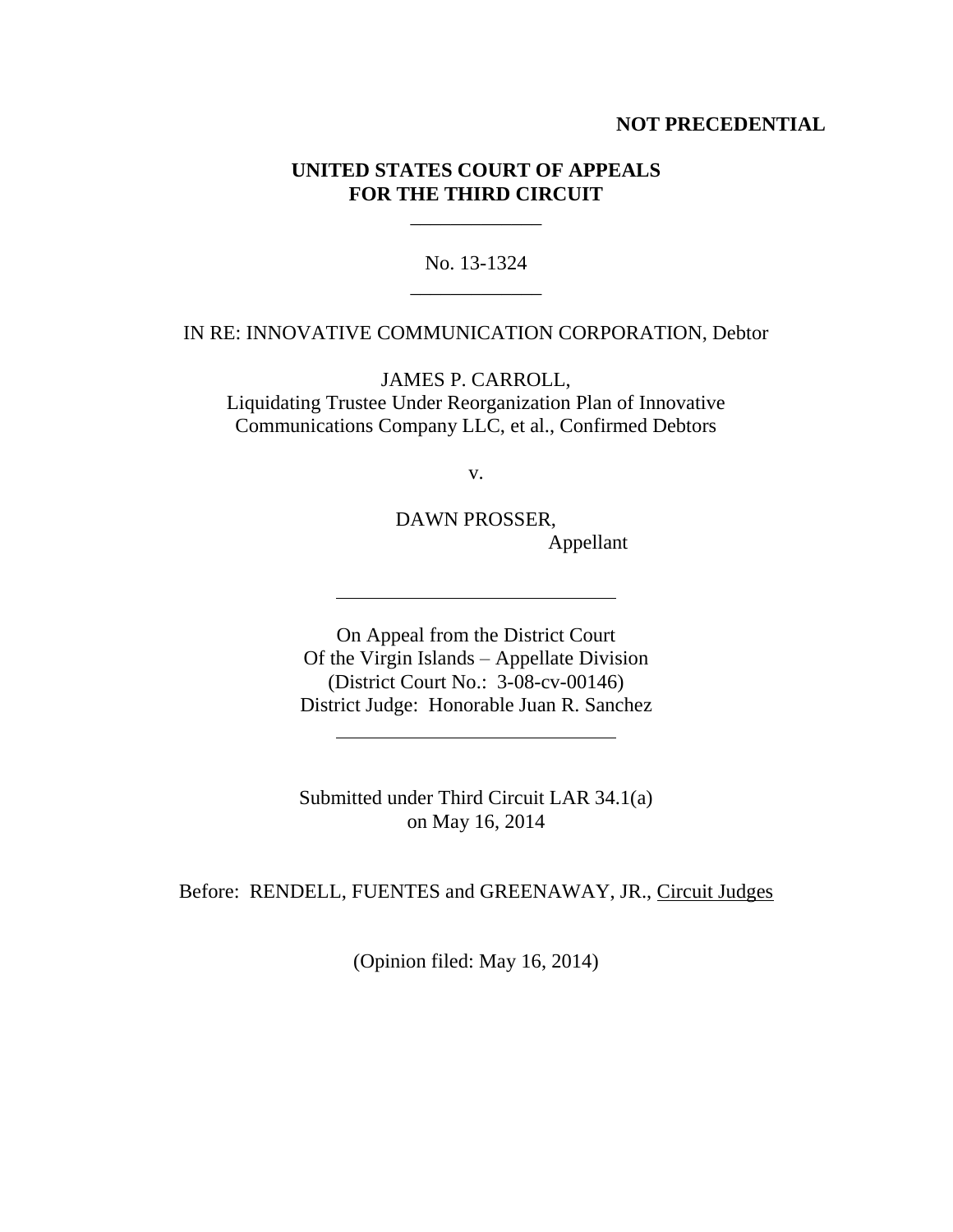## O P I N I O N

#### **RENDELL**, Circuit Judge:

Appellant Dawn Prosser appeals four orders of the District Court relating to the fraudulent transfer action brought against her by the Chapter 11 Trustee of the bankruptcy estates of Innovative Communication Corporation ("New ICC"), Emerging Communications, Inc. ("ECI"), and Innovative Communications Company, LLC ("ICC-LLC") (collectively, the "ICC Debtors"): (1) the order denying her motion to dismiss; (2) the order granting a new trial on Counts 1, 2, and 5; (3) the order entering judgment as a matter of law on Count 6; and (4) the order dismissing with prejudice Counts 1, 2, and 5. The Chapter 11 Trustee has cross-moved to dismiss the appeal for lack of jurisdiction as it relates to Counts 1, 2, and 5. We will deny the Chapter 11 Trustee's cross-motion for partial dismissal of the appeal but affirm the orders of the District Court.

I.

Since we write principally for the benefit of the parties, we summarize only the essential facts and procedural history. Appellant's husband, Jeffrey Prosser, was the owner and sole member of ICC-LLC, which, in turn, owned New ICC, a company that provided telephone, internet, and cable service to the U.S. Virgin Islands and other Caribbean islands. Jeffrey was also the CEO and Chairman of the Board of New ICC.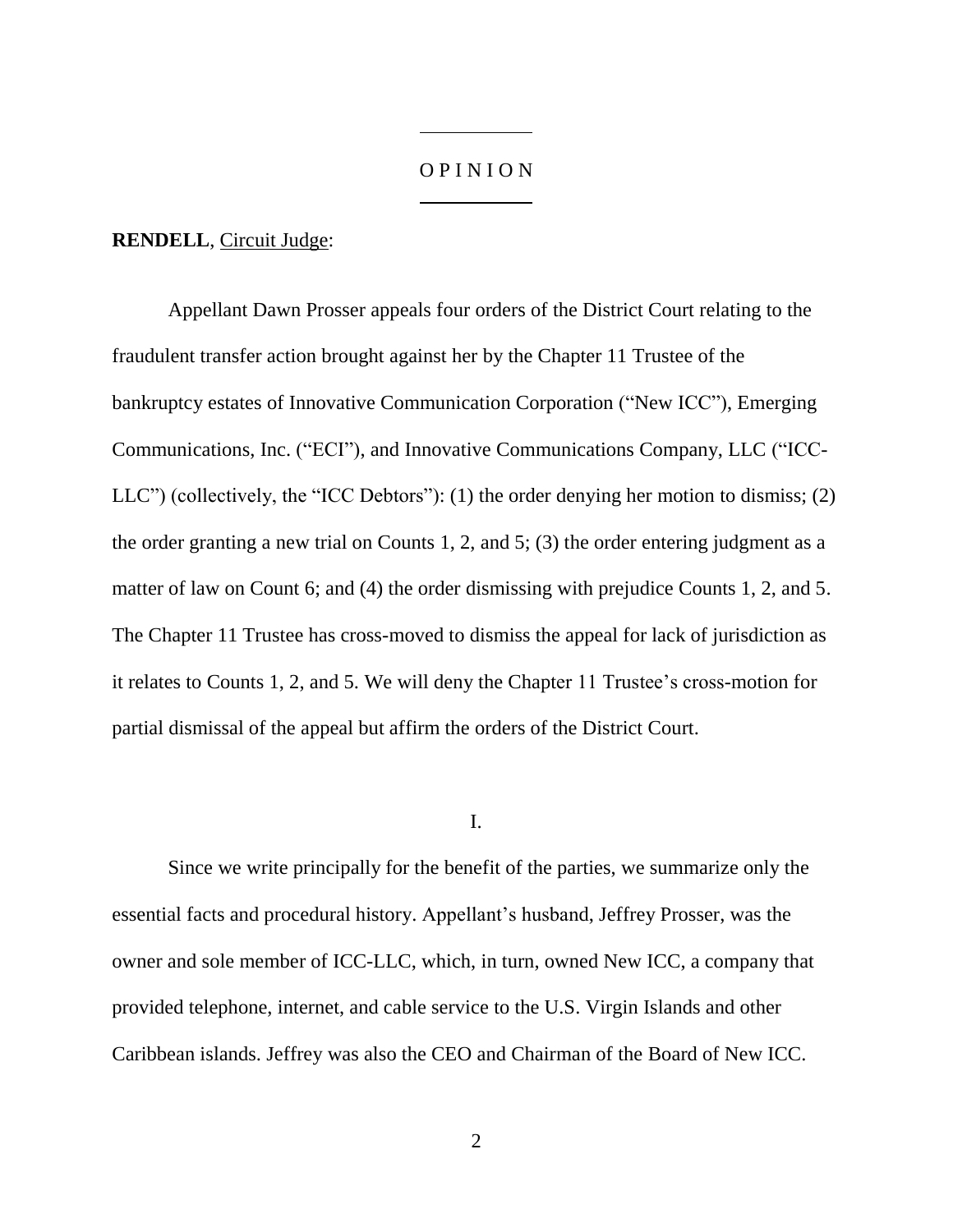In July 2006, Jeffrey filed a Chapter 11 bankruptcy petition. The Bankruptcy Court later converted Jeffrey's case from Chapter 11 to Chapter 7 and appointed James Carroll as the Trustee for Jeffrey's estate.<sup>1</sup> In July 2007, various creditors filed an involuntary Chapter 11 bankruptcy petition against New ICC. Stan Springel was appointed the Trustee for the ICC Debtors' bankruptcy estates.

In the several months leading up to the filing of the bankruptcy petitions and after the petitions were filed, Jeffrey acquired, directly and indirectly from the ICC Debtors, millions of dollars of real and personal property, which he transferred to his wife. In late 2007, Trustee Springel initiated an action (the "Turnover Action") in the Bankruptcy Court pursuant to 11 U.S.C. § 542, seeking turnover of this property to the ICC Debtors' bankruptcy estates. Trustee Carroll subsequently intervened on behalf of Jeffrey's bankruptcy estate. The Trustees proceeded on the theory that there had been no legal transfer of ownership of the property in dispute so it belonged to the bankruptcy estates.<sup>2</sup>

After the Turnover Action was filed, but before it was tried, Trustee Springel and Trustee Carroll filed complaints against Appellant in Bankruptcy Court, asserting that to the extent that Appellant is the owner of the property in dispute, she acquired ownership through fraudulent transfers from the ICC Debtors. Trustee Springel stated claims pursuant to 11 U.S.C. §§ 548(a), 544(b), 549 and territorial law. After the fraudulent transfer actions were transferred to the District Court, Appellant filed motions to dismiss

<sup>&</sup>lt;sup>1</sup> Trustee Carroll now also serves as the Chapter 11 Trustee for the ICC Debtors' bankruptcy estates. It is in this capacity that he brings the present appeal.

<sup>&</sup>lt;sup>2</sup> After a bench trial, the Bankruptcy Court found that, pursuant to § 542, certain items of property needed to be turned over to the Chapter 7 estate but that nothing needed to be turned over to the Chapter 11 estate.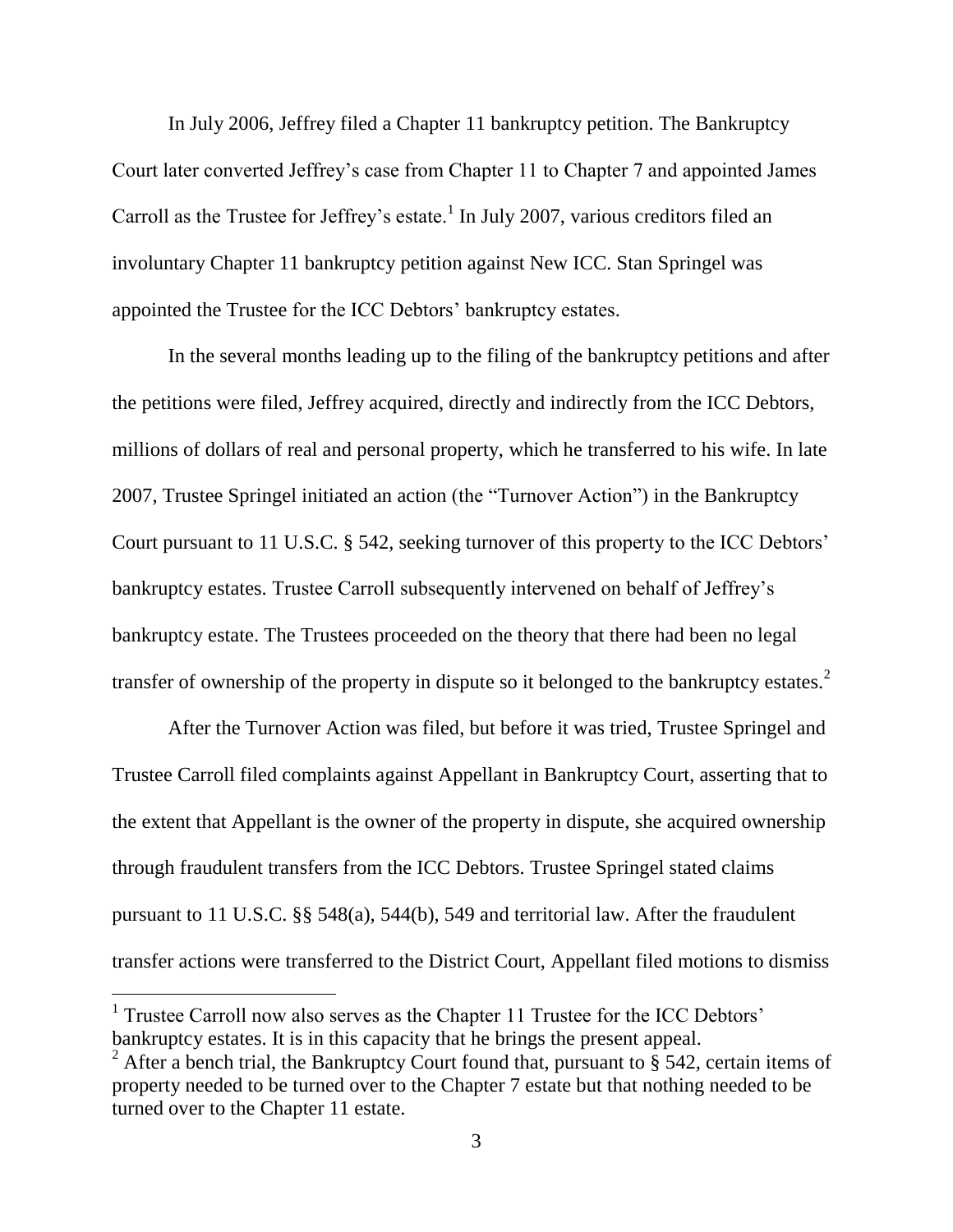each action, asserting that the Trustees' claims were barred by the doctrines of collateral estoppel, election of remedies, and judicial estoppel, and that, by allowing the Trustees to pursue relief under multiple statutes for the same set of facts, the District Court rendered the statutes "redundant and superfluous." Appellant's Br. 64. Appellant argued that the Trustees had already tried the issues asserted in the fraudulent transfer action in the Turnover Action and were thus precluded from relitigating those issues. In a single order, the District Court denied both motions to dismiss, noting that the issues relating to fraudulent transfers were not decided in the Turnover Action.

The Chapter 7 and Chapter 11 Trustees' fraudulent transfer actions were consolidated for discovery and trial although separate juries were assigned to each matter. On June 10, 2011, the jury returned a verdict in favor of Appellant and against Trustee Springel on all counts.<sup>3</sup> Trustee Springel made post-trial motions for judgment as a matter of law on Count 6 (regarding recovery of unauthorized post-petition transfers pursuant to 11 U.S.C. § 549(a)) and for a new trial on Counts 1, 2, and 5 (regarding actual and constructive fraud pursuant to 11 U.S.C. §§ 544(b), 548(a), and 550). The District Court vacated the jury's verdict in favor of Appellant and granted both of the Trustee's motions. Trustee Springel subsequently filed a motion to dismiss Counts 1, 2, and 5 of the complaint on the grounds that dismissal would be in the best interest of the estate. The District Court granted the Trustee's motion, dismissing with prejudice Counts 1, 2, and 5.

 $\overline{a}$ 

 $3$  The jury in the Chapter 7 Trustee's fraudulent transfer action, however, found in favor of the Trustee.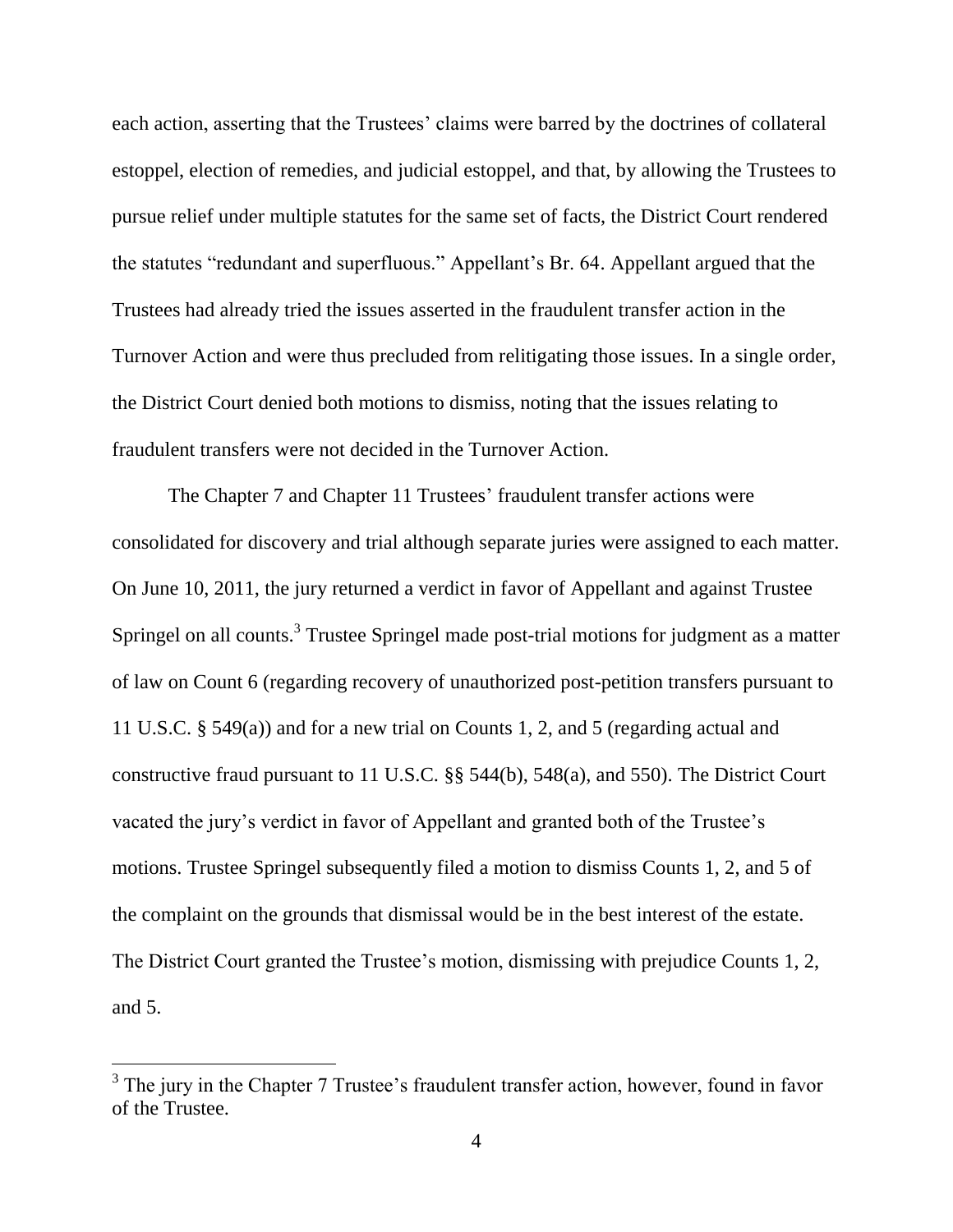II.

Appellant seeks to have us reverse the District Court's denial of her motion to dismiss the case in its entirety, or to reinstate the jury's verdict and grant judgment in her favor. She argues that the District Court erred in: (1) dismissing with prejudice Counts 1, 2, and 5; (2) granting the Chapter 11 Trustee a new trial on these counts; (3) entering judgment as a matter of law on Count 6; and (4) denying her motion to dismiss the case prior to trial.

As an initial matter, we find that the District Court did not abuse its discretion in granting Trustee Springel's motion to voluntarily dismiss Counts 1, 2, and 5. *See Ferguson v. Eakle*, 492 F.2d 26, 28-29 (3d Cir. 1974) (explaining that abuse of discretion standard applies to grants of voluntary dismissals). We have held that generally, motions to dismiss pursuant to Rule 41 of the Federal Rules of Civil Procedure should be granted liberally. *See In re Paoli R.R. Yard PCB Litig.*, 916 F.2d 829, 863 (3d Cir. 1990). "An order of dismissal entered pursuant to  $[Rule 41(a)(2)] \dots$  should not be disturbed on appeal of the defendant except for arbitrary action which has subjected the defendant to plain prejudice beyond the prospect of subsequent litigation." *Westinghouse Elec. Corp. v. United Elec. Radio & Mach. Workers of Am.*, 194 F.2d 770, 771 (3d Cir. 1952). Here, Appellant has not shown how she was prejudiced by the dismissal of the Trustee's claims.<sup>4</sup> The claims have been dismissed with prejudice so she will not need to defend

 $4$  We note that in opposing the Trustee's motion to dismiss in the District Court, Appellant filed a response brief opposing the motion but only stating that she was preserving her right of appeal. In her single appellate brief, Appellant does not address why the District Court's order dismissing the Counts should be reversed. *Cf. Laborers'*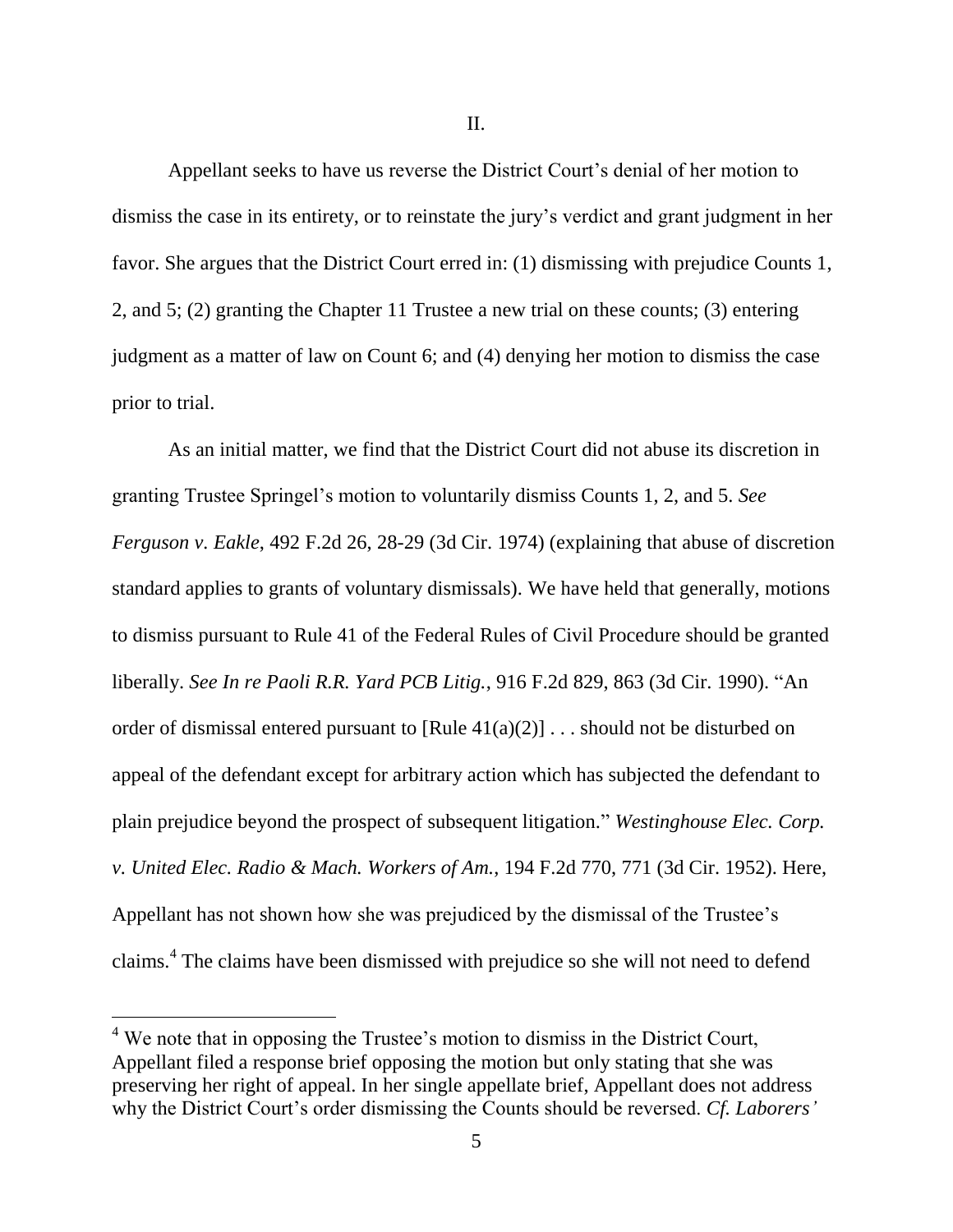against them again. To the extent that Appellant now seeks to have the order denying her motion to dismiss reversed, it would seem that even a partial dismissal with prejudice would be in her favor. Consequently, we find that the District Court properly exercised its discretion in dismissing Counts 1, 2, and 5 with prejudice.

Since we affirm the dismissal of these Counts, the remainder of the appeal as it relates to them is moot. "Article III requires that an actual controversy must be extant at all stages of review, not merely at the time the complaint is filed." *Camesi v. Univ. of Pittsburgh Med. Ctr.*, 729 F.3d 239, 247 (3d Cir. 2013) (internal quotation marks and citation omitted). If "'developments occur during the course of adjudication that . . . prevent a court from being able to grant the requested relief, the case must be dismissed as moot.'" *Cnty. of Morris v. Nationalist Movement*, 273 F.3d 527, 533 (3d Cir. 2001) (quoting *Blanciak v. Allegheny Ludlum Corp.*, 77 F.3d 690, 698-99 (3d Cir. 1996)). When there is a dismissal with prejudice, we have held that the claims "are gone" forever—they are not reviewable by this Court. . . ." *Camesi*, 729 F.3d at 247. Therefore, we may not review Appellant's remaining claims regarding Counts 1, 2, and 5.

*Intern. Union of N. Am., AFL-CIO v. Foster Wheeler Energy Corp.*, 26 F.3d 375, 398 (3d Cir. 1994) ("An issue is waived unless a party raises it in its opening brief, and for those purposes a passing reference to an issue . . . will not suffice to bring that issue before this court.") (internal quotation marks and citation omitted). Appellant only touches on the issue in her response to the Chapter 11 Trustee's cross-motion to dismiss portions of her appeal. In her response, she makes the vague claim that the jury verdict in her favor could benefit her in other pending litigation against her. At the time the Counts were dismissed, however, the jury verdict in her favor had been vacated. Furthermore, Appellant has not specified how the jury verdict would aid her in other litigation even if it were reinstated.

 $\overline{a}$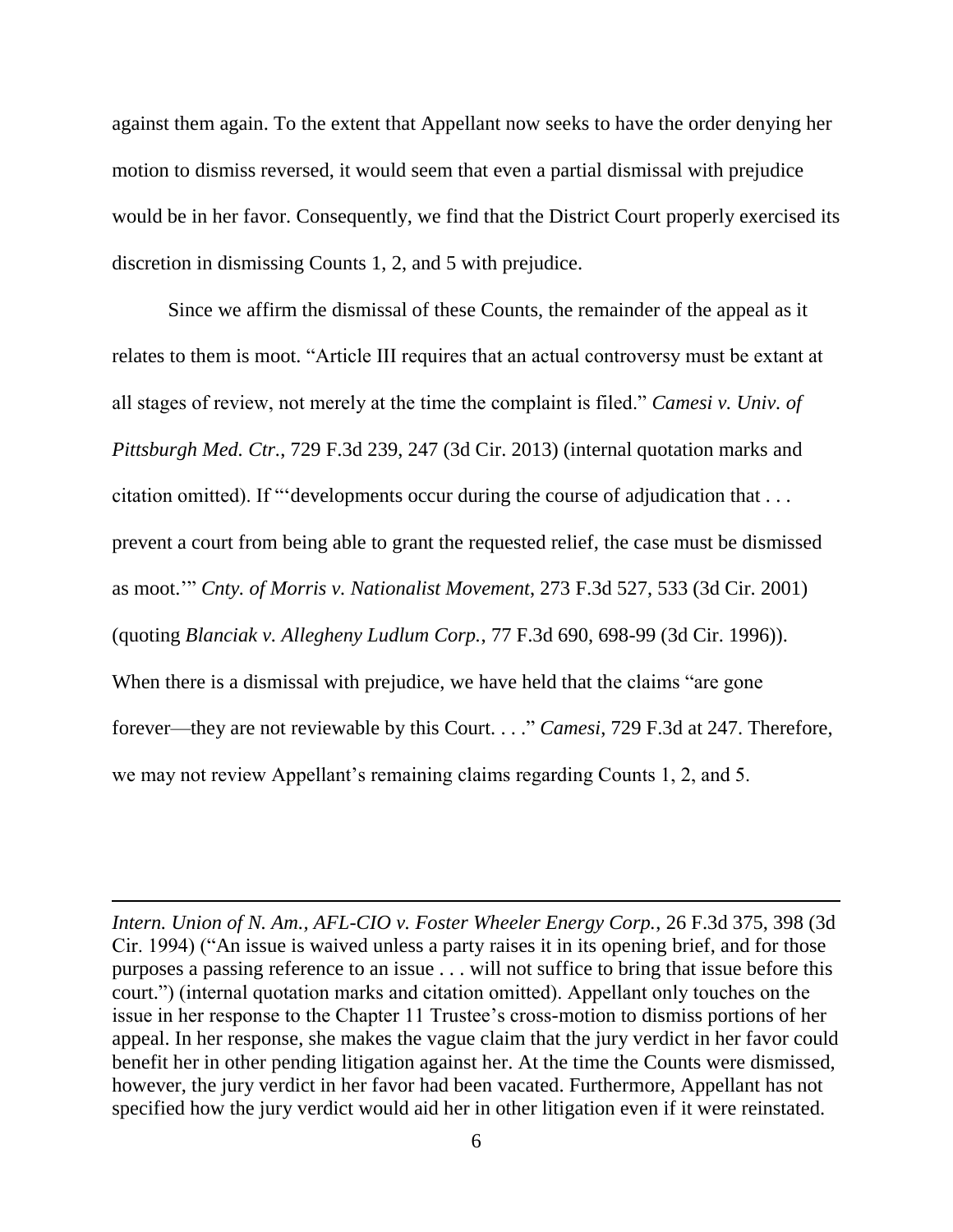Below we address whether the District Court erred in denying Appellant's motion to dismiss as it relates to Count 6 and/or in granting judgment as a matter of law on Count 6. For the following reasons, we will affirm.

#### A.

Appellant argues that the District Court should have granted her pretrial motion to dismiss because Trustee Springel was precluded from bringing his claims under the doctrines of collateral estoppel, judicial estoppel, and election of remedies. Appellant also claims that allowing Trustee Springel to pursue relief under multiple statutes for the same set of facts would render the statutes "redundant and superfluous." Appellant's Br. 64. For the reasons set forth in our opinion in *In re Prosser*, 534 F. App'x 126, 129-31 (3d Cir. 2013), we find Appellant's arguments to be meritless. Appellant raised nearly identical arguments on appeal of the denial of her motion to dismiss in the Chapter 7 Trustee's fraudulent transfer action. Although the facts involved in the two cases differ slightly, the underlying issues are the same and the reasoning from our prior opinion applies with equal force here. Rather than repeating the thorough analysis contained in that opinion, we adopt it as it pertains to this case. We, therefore, will affirm the District Court's order denying Appellant's motion to dismiss.

## B.

Appellant next argues that the District Court erred in granting judgment as a matter of law on Count 6 of the complaint. We exercise plenary review over a judgment as a matter of law under Rule 50 of the Federal Rules of Civil Procedure. *Brownstein v. Lindsay*, 742 F.3d 55, 63 (3d Cir. 2014). A motion for judgment as a matter of law

7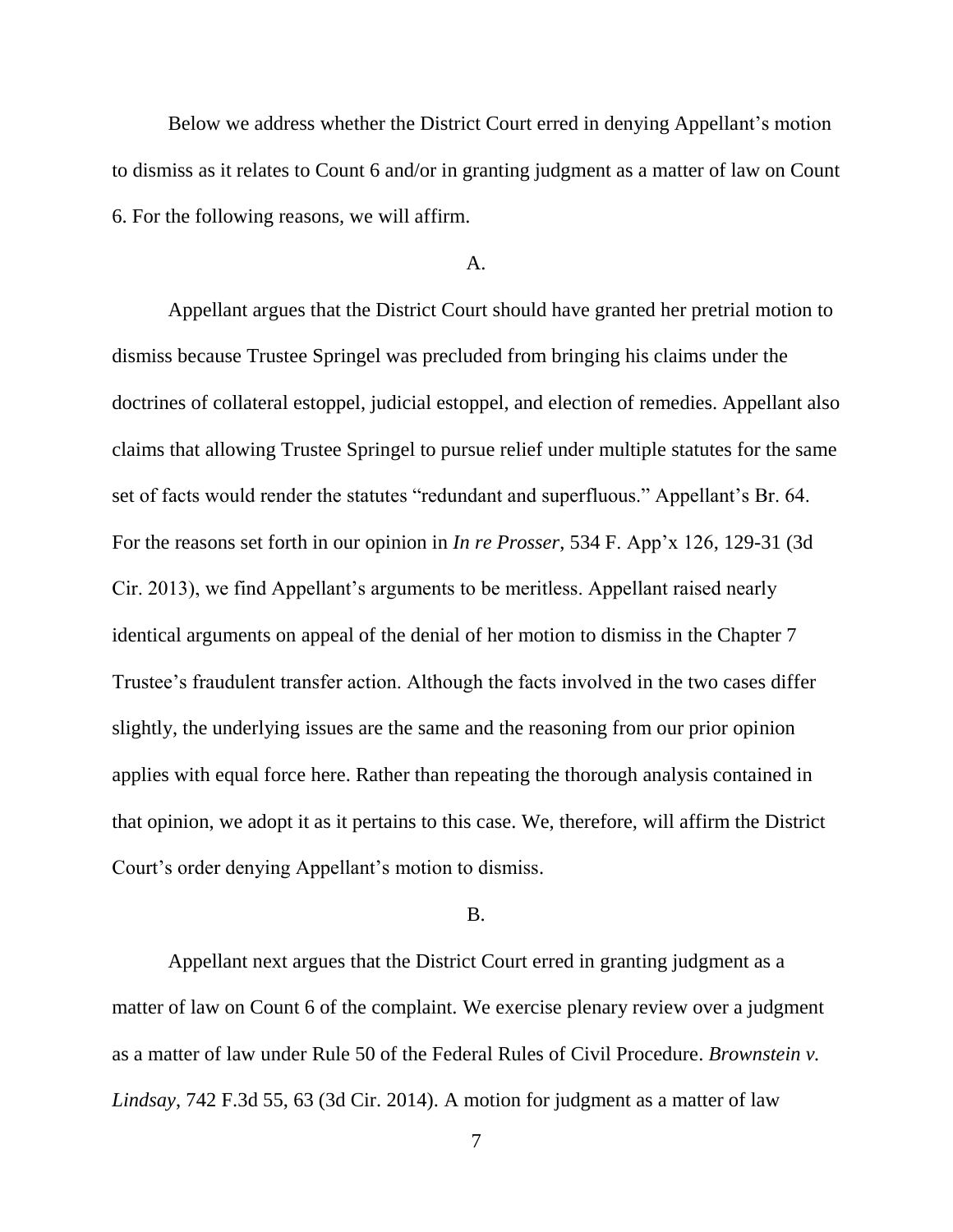"should be granted only if, viewing the evidence in the light most favorable to the nonmoving party, there is no question of material fact for the jury and any verdict other than the one directed would be erroneous under the governing law." *Id.* (internal quotation marks and citation omitted).

Count 6 of the Chapter 11 Trustee's complaint sought recovery pursuant to 11 U.S.C. § 549 for unauthorized post-petition transfers made from the ICC Debtors to Appellant. Section 549 of the Bankruptcy Code provides that a trustee "may avoid a transfer of property of the estate" that is made after the bankruptcy case is filed and that is not authorized by the Bankruptcy Code or Bankruptcy Court. 11 U.S.C. § 549. Appellant argues that the District Court improperly disturbed the jury verdict since "the record was replete with evidence" that the transfers to her were from Jeffrey rather than from the ICC Debtors. Appellant's Br. 53. Appellant, however, fails to provide a single citation to the record and as a result we are left without any guidance as to which transfers she is referring. Although the Chapter 7 Trustee submitted evidence that some of the transfers he sought to avoid originated as payments made by New ICC to Jeffrey, which in turn Jeffrey transferred to Appellant, these transfers were not the subject of the Chapter 11 Trustee's claim. As the District Court explained, the Chapter 11 Trustee presented documentary evidence and witness testimony which established that Appellant received transfers from the ICC Debtors after the commencement of the bankruptcy proceedings that were not authorized by the Bankruptcy Court or Code. (*See* App. xviixviii.) Since this evidence remains uncontroverted, the District Court properly granted the Chapter 11 Trustee's motion for judgment as a matter of law on Count 6.